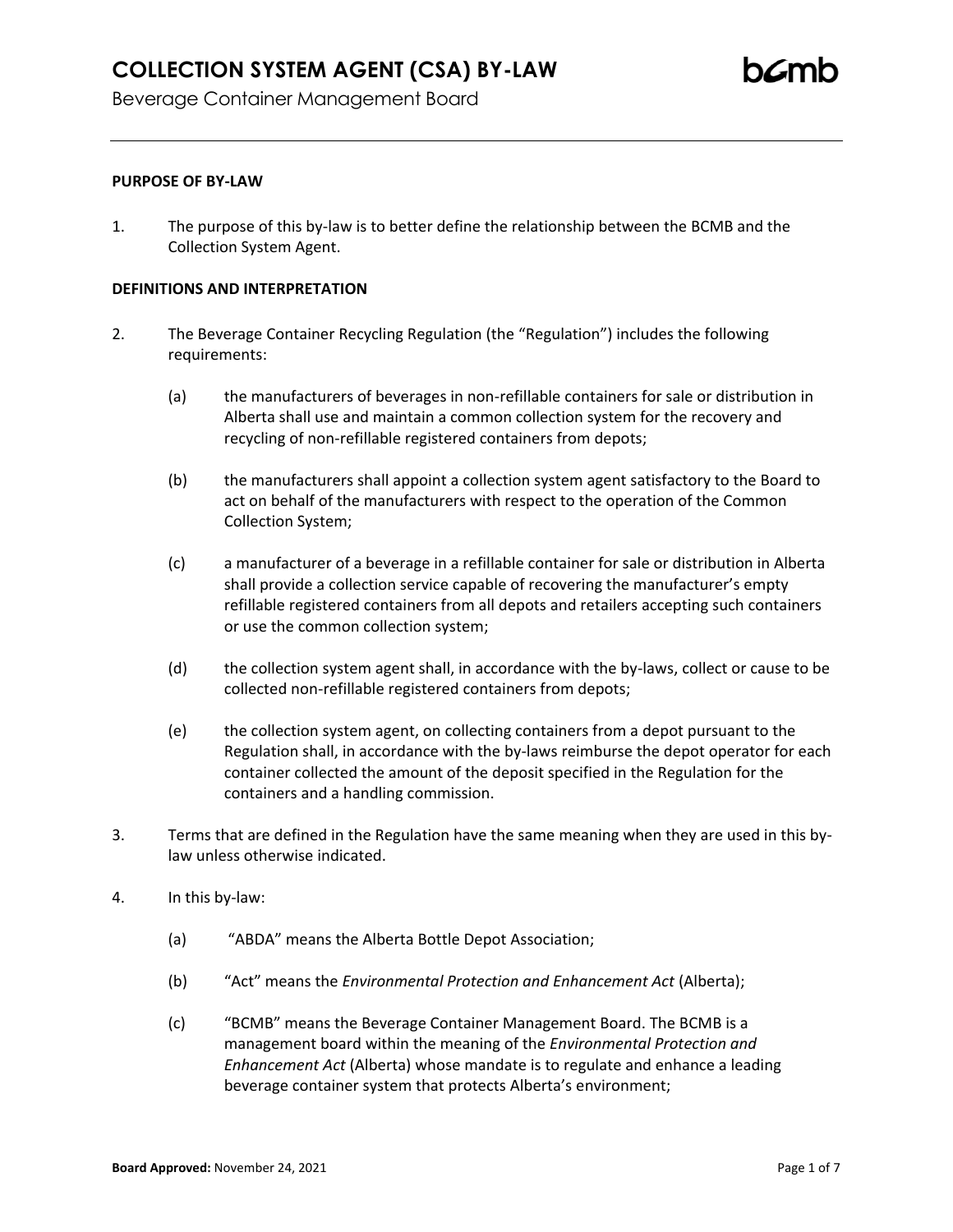- (d) "By-laws" means BCMB by-laws passed pursuant to the Regulation;
- (e) "Container" means a bottle, can, plastic cup or paperboard carton or a package made of metal, plastic, paper, glass or other material, or a combination of them, that contains or has contained a beverage;
- (f) "Collection System Agent" or "CSA" means the collection system agent appointed by manufacturers and approved by the BCMB in accordance with the Regulation and this by-law;
- (g) "CSA Agreement" means the agreement entered into between the BCMB and CSA in accordance with this by-law. as amended from time to time;
- (h) "Common Collection System" means the container collection system in Alberta that does not distinguish between Beverage Containers of similar size and material from each other based on manufacturer;
- (i) "Depot" means a place operated as a business for the collection of empty Container;
- (j) "FIPPA" means the *Freedom of Information and Protection of Privacy Act* (Alberta);
- (k) "ILC" means the Industry Leadership Committee formed by agreement among CSA, BCMB and ABDA and comprised of the Presidents or Executive Directors, as applicable, of those entities. The purpose of ILC is to identify important issues relating to the beverage containersystem, agree on strategies for addressing those issues, and cooperate in the implementation of those strategies for the benefit of the beverage container system;
- (l) "Manufacturer" means a person who manufactures a beverage and includes:
	- (i) a person who carries on the business of filling containers with a beverage; and
	- (ii) a person who imports a beverage in a container into Alberta for the purpose of distribution or sale in Alberta;
- (m) "PIPA" means the *Personal Information Protection Act* (Alberta);
- (n) ""Quality Monitoring System" or "QMS" means the system administered by the BCMB for the purpose of communication and issue management and resolution;
- (o) "Regulation" means the Beverage Container Recycling Regulation AR 101/97, as amended; and
- (p) "Service Agreement" means an agreement entered into between the Alberta Bottle Depot Association and a Collection System Agent or Collection Service Provider, prescribing the manner and frequency of Container collections, the manner and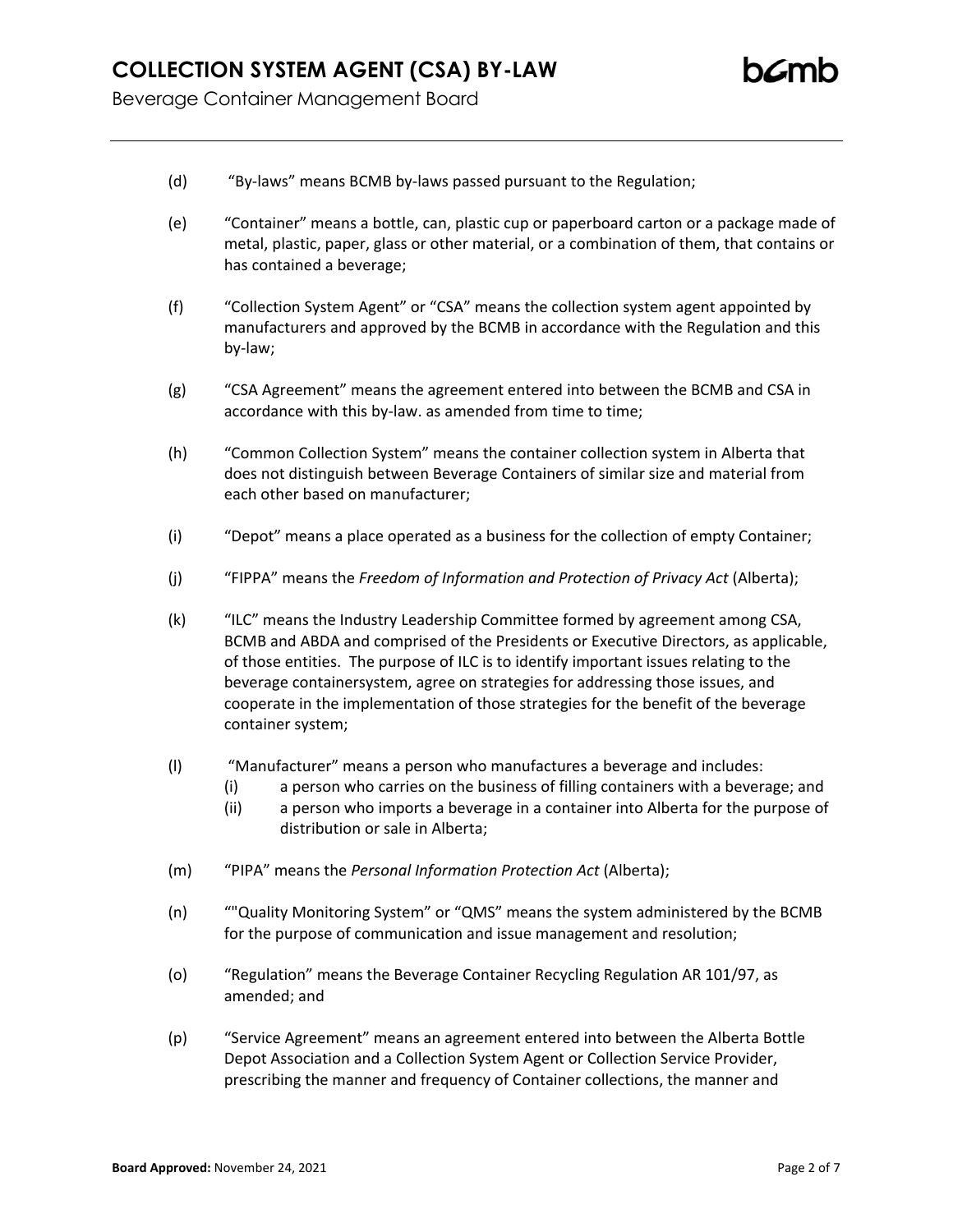# **COLLECTION SYSTEM AGENT (CSA) BY-LAW**

Beverage Container Management Board

frequency of payments and other matters related to the efficient operation of the beverage container system.

#### **APPROVAL OF THE CSA**

- 5. A Collection System Agent appointed by manufacturers of non-refillable containers pursuant to section 8(2) of the Regulation must be satisfactory to the BCMB in order to act on behalf of those Manufacturers with respect to the operation of the Common Collection System as the CSA.
- 6. In order for a collection system agent to be approved by the BCMB as satisfactory, the collection system agent must provide the following information to the BCMB:
	- (a) a list of the Manufacturers who have appointed the collection system agent, a list of the Manufacturers who have not appointed the collection system agent, the form of appointment and the sales volumes of the Manufacturers who have appointed the Collection System Agent compared to the total sales volumes of non-refillable beverage containers in Alberta; and
	- (b) a copy of a CSA Agreement in a form acceptable to the BCMB, executed by the Collection System Agent.
- 7. The CSA is responsible, along with the ABDA for submitting to the BCMB, a service agreement which, among other things, prescribes the manner and frequency of container collections by the CSA and prescribes the manner and frequency of payments to depot operators by the CSA and any other matters related to the efficient operation of the common collection system.
- 8. A Service Agreement shall comply with the By-laws and the Regulation.
- 9. A Service Agreement must be approved by the BCMB.
- 10. If the CSA and the ABDA do not submit a Service Agreement the BCMB may impose a deadline for the submission of a Service Agreement.
- 11. If the CSA and the ABDA do not submit a Service Agreement satisfactory to the BCMB, or if after a Service Agreement is approved, but during the term of the Service Agreement, the BCMB determines that the wording of the Service Agreement is contrary to the By-laws or the Regulation or is being interpreted in a manner which is contrary to the By-laws or the Regulation, or if there is a material change in the operation of the Common Collection System, the BCMB may specify the amendments to the Service Agreement that it requires in order to approve the Service Agreement or to maintain its approval, and may impose a deadline for the submission of the amended Service Agreement containing the required amendments.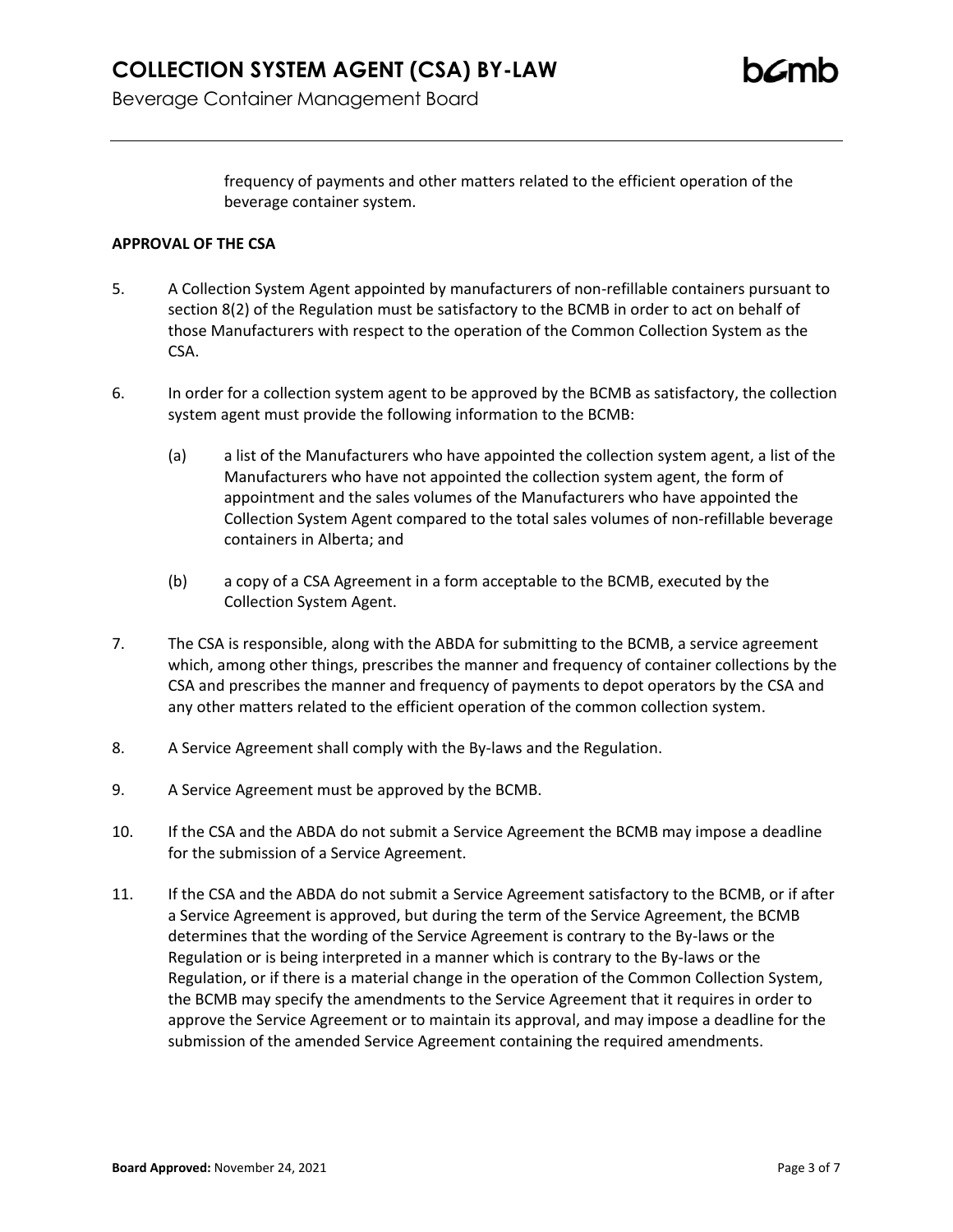- 12. If the CSA and the ABDA do not comply with a deadline imposed by the BCMB under this section, the BCMB may pass a By-law prescribing any or all matters related to the efficient operation of the common collection system by the CSA and the depots.
- 13. If there is a conflict between a provision of a Service Agreement between the CSA and the ABDA and a by-law passed pursuant to this section, the by-law shall prevail over the Service Agreement.

# **EVALUATION OF THE CSA**

- 14. After the initial approval, the BCMB shall evaluate the CSA from time to time to determine whether the CSA remains satisfactory to the BCMB. This evaluation will be based upon:
	- (a) the CSA's compliance with the provisions of the Regulation and applicable BCMB Bylaws;
	- (b) the CSA's compliance with any agreements between the CSA and the BCMB;
	- (c) the CSA's compliance with the terms of any Service Agreement between the CSA and the ABDA in force during the period relevant to the evaluation;
	- (d) evidence of direct and measurable results on return rates from each program run by the CSA;
	- (e) the proper recycling of all recovered and recyclable Containers and reconciliation of all material streams;
	- (f) the provision by the CSA of information requested by the BCMB in a complete and timely fashion;
	- (g) any other items specified in the CSA Agreement.
- 15. To assist with the BCMB's ongoing evaluation of the CSA, the CSA shall provide a written selfevaluation on an annual basis, no later than 90 days after the end of each operating year.
- 16. The BCMB shall provide to the CSA a written evaluation of the CSA's performance on a biennial basis, no later than 90 days after the receipt of the CSA's self-evaluation provided pursuant to section 15 above. If, during the BCMB's ongoing evaluation of the CSA, the BCMB identifies any material deficiency in the CSA's performance of the criteria set out in section 8 above, the BCMB shall provide to the CSA a written notification of such deficiency.
- 17. The BCMB's ongoing evaluation of the CSA's performance, including, without limitation, the BCMB's annual written evaluation contemplated in section 10 above, shall address the performance standards and/or requirements described in the CSA Agreement.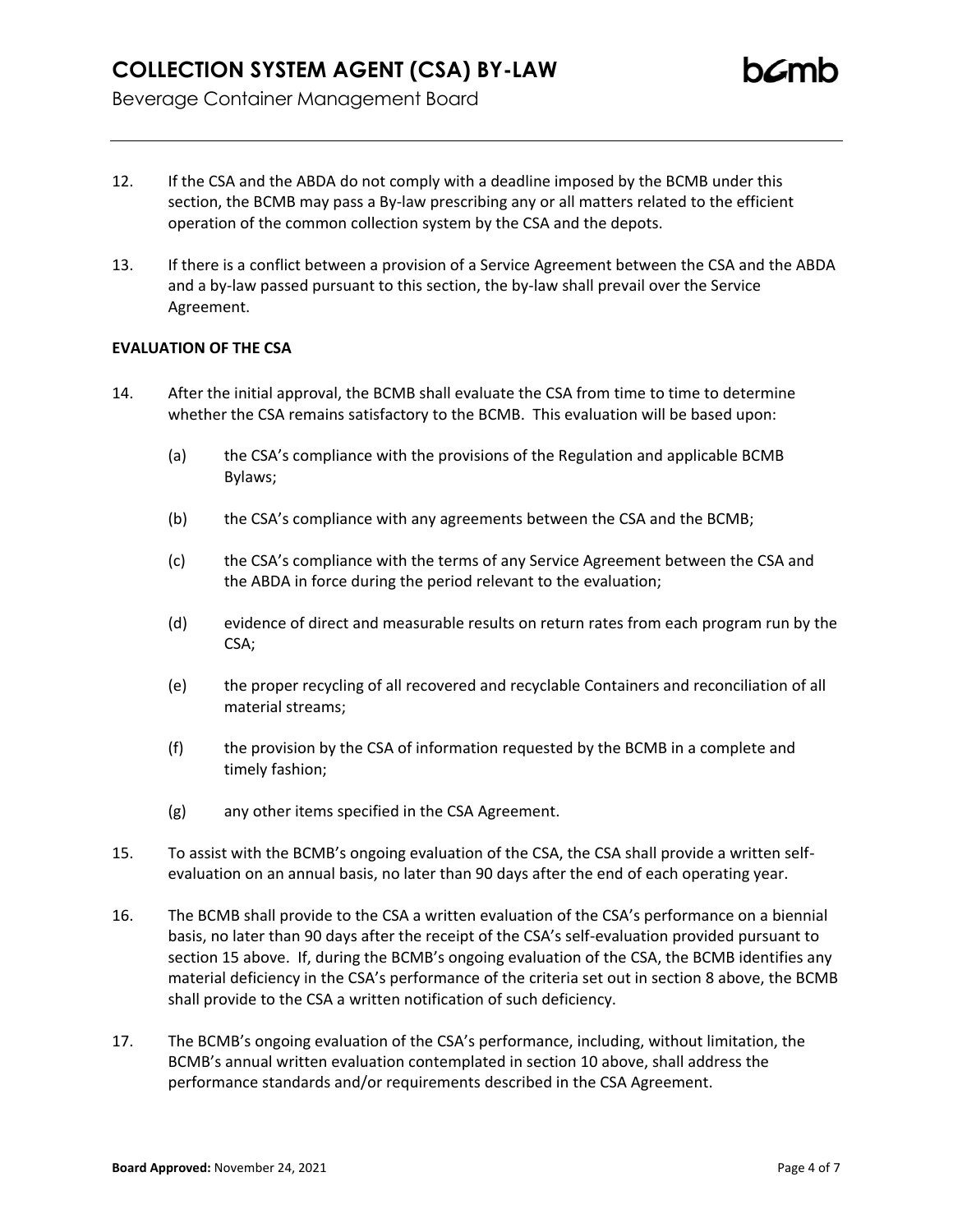- 18. The CSA shall respond in writing to any matter raised in the BCMB's ongoing or annual evaluation of the CSA in a timely fashion, and shall:
	- (a) provide an action plan to rectify any deficiency or deficiencies noted in the BCMB's evaluation and/or notification provided pursuant to section 10 above; and
	- (b) where the BCMB identifies any breach of the CSA's obligations under this by-law and notifies and advises the CSA that such breach must be corrected, correct such breach within 30 days or, if it is not reasonably practical to expect the CSA to fully correct such breach within 30 days and diligently continue to take steps to correct such breach thereafter until it is fully corrected.

## **GENERAL REQUIREMENTS OF THE CSA**

- 19. The CSA shall at all times, act in good faith.
- 20. The CSA shall comply with the provisions of the Regulation, By-laws, the CSA Agreement and the Service Agreement.
- 21. The CSA shall collect Containers from Depots in accordance with the By-laws and the Service Agreement.
- 22. The CSA shall cause non-refillable Containers to be recycled by a method approved by the BCMB in accordance with the Regulation.
- 23. The CSA shall conduct its operations so as to fulfill its obligation to maintain and manage an amount of operating reserve sufficient to ensure adequate cash flow to fulfill its obligations to achieve operational and financial stability for the system responsible for the recovery of nonrefillable beverage containers.
- 24. The CSA shall cooperate and collaborate with the BCMB to promote and improve beverage container system in Alberta. The CSA shall participate in ILC and other industry and BCMB committees if invited to participate.
- 25. The CSA shall provide the BCMB with such information relating to the CSA operations as specified in any By-laws or as may be requested by the BCMB from time to time.
- 26. The CSA shall comply with FIPPA and with PIPA in response to any information requests from the BCMB related to a request received by the BCMB in accordance with FIPPA, which requires the BCMB to disclose records which are in the possession of the CSA unless it can be shown that:
	- (a) the CSA had a reasonable expectation of confidentiality in respect of such information and that disclosing such information would be harmful to the CSA's business interests, all in accordance with section 16 of FIPPA;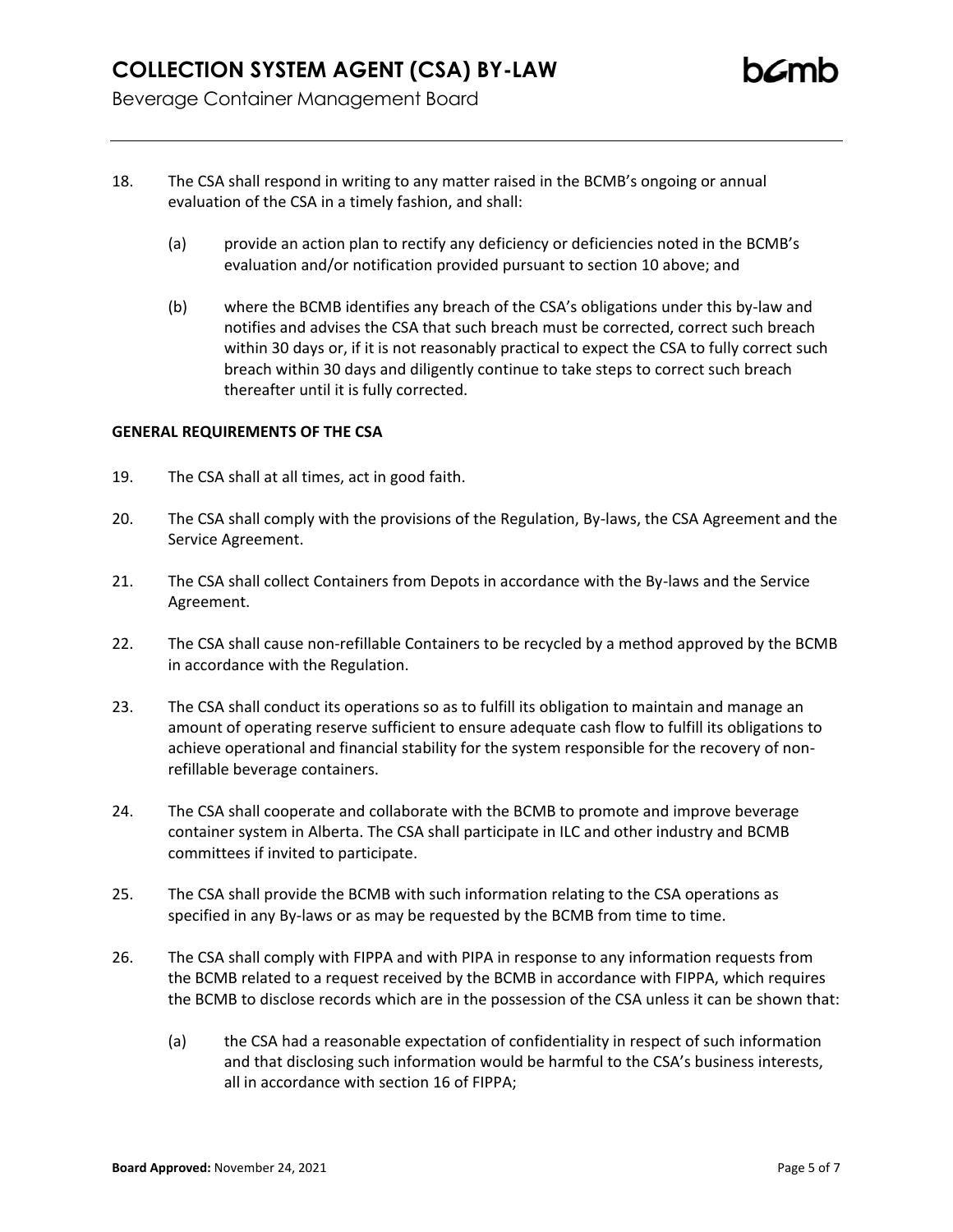- (b) the CSA can demonstrate that any such records or an applicable portion thereof are exempt from disclosure under Part 1, Division 2 of the FIPPA; or
- (c) the CSA is prohibited from disclosing any such records or an applicable portion in compliance with PIPA.
- 27. The CSA shall cooperate in the performance of any audits performed or directed by the BCMB.

# **COMPLIANCE STANDARDS**

- 28. The CSA shall meet the standards specified in the CSA Agreement with respect to the following areas of compliance:
	- (a) transportation;
	- (b) shipping containers;
	- (c) payment to Depot;
	- (d) reporting;
	- (e) use of the Quality Monitoring System;
	- (f) quality control; and
	- (g) non-beverage containers.
- 29. The failure of the CSA to meet the standards established by the BCMB with respect to these areas of compliance will result in progressive enforcement actions.

## **REPORTS AND RECORD KEEPING**

30. The CSA shall keep or cause to be kept books, documents, records and accounts for the purpose of this by-law and the Regulation.

# **TERMINATION**

- 31. The BCMB may rescind the approval of the CSA for cause.
- 32. If the Regulation is amended in such a way that the CSA's role is significantly altered or rescinded, the BCMB may rescind the approval of the CSA.